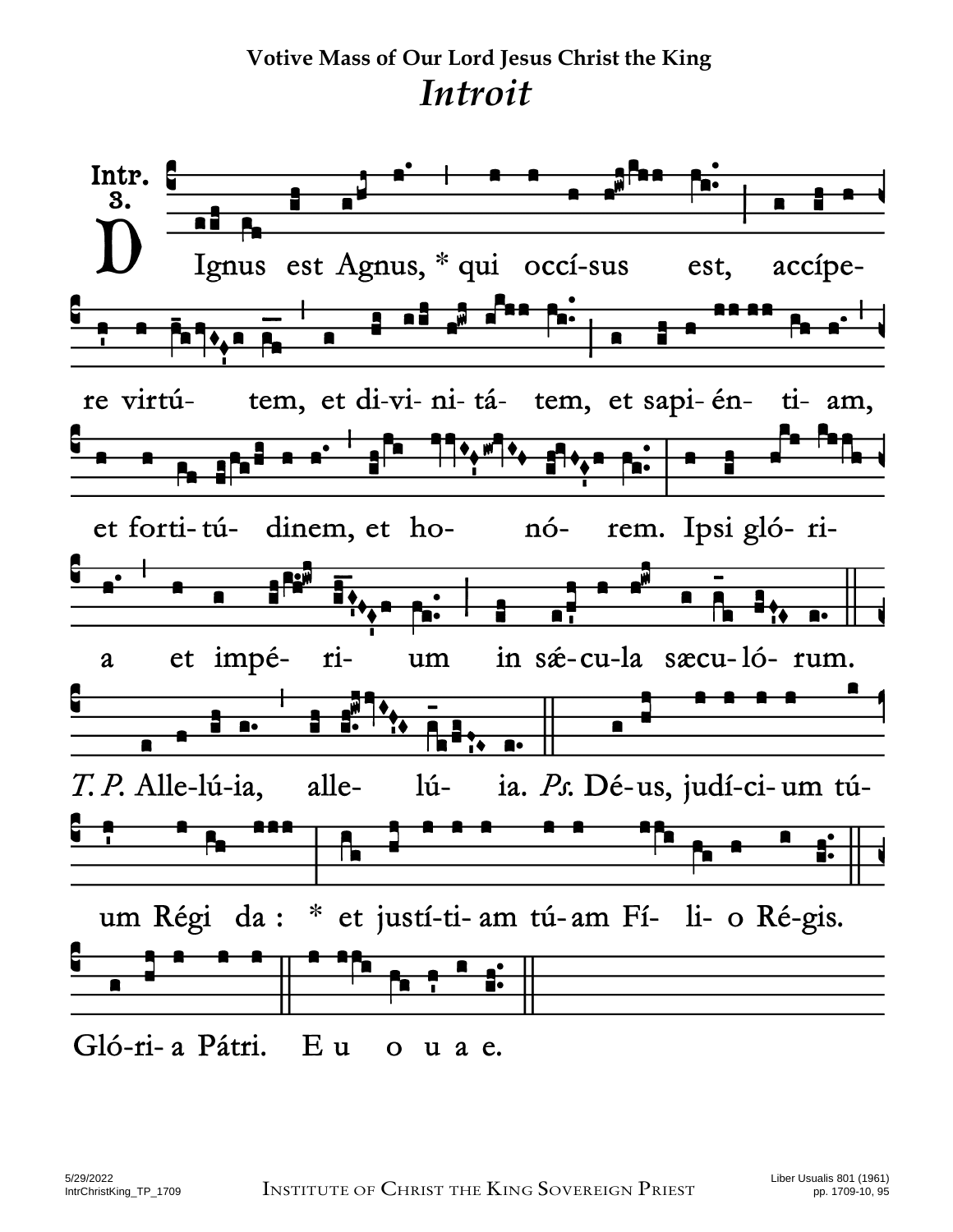**Votive Mass of Our Lord Jesus Christ the King**  *Gradual* 

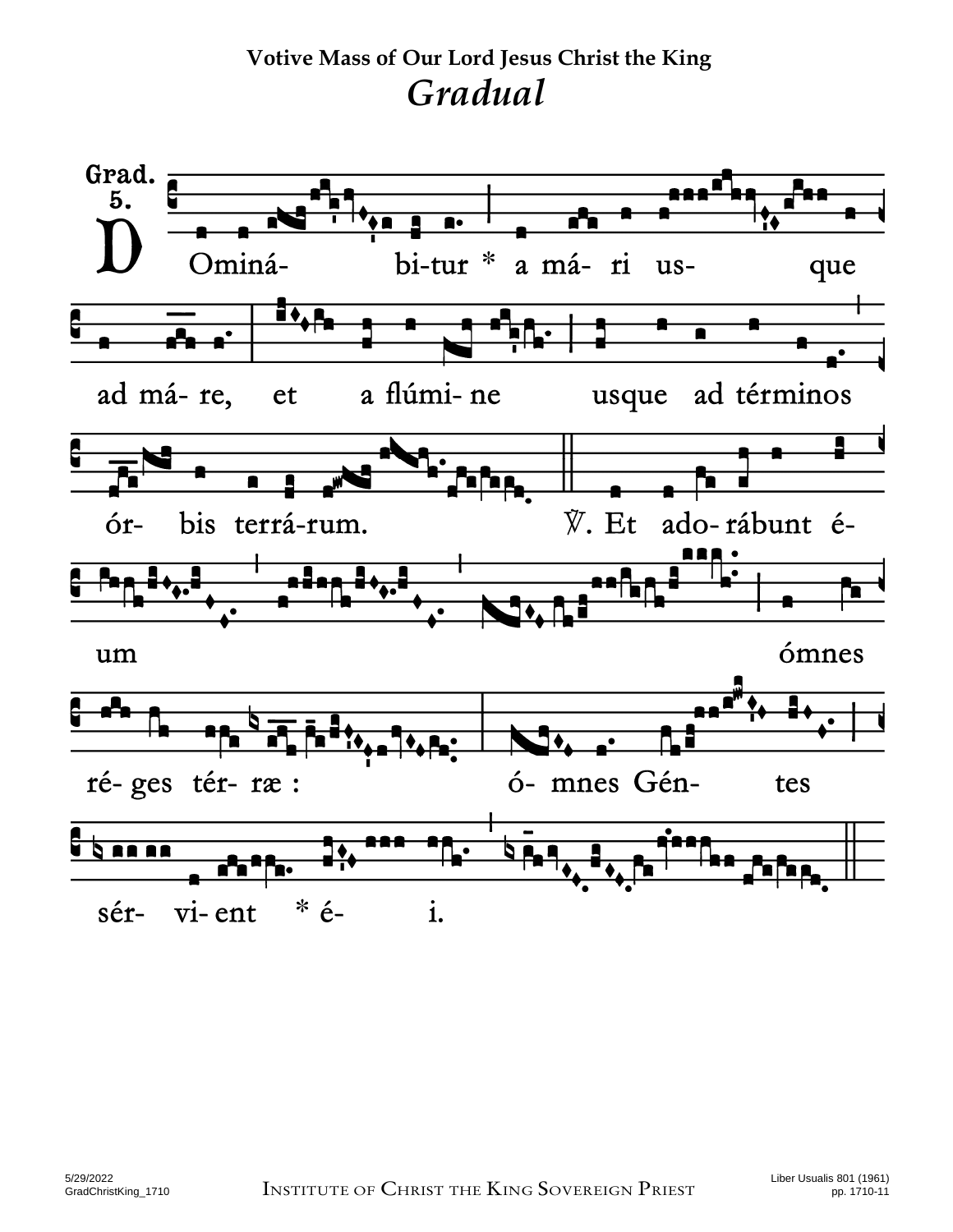## **Votive Mass of Our Lord Jesus Christ the King**  *Alleluia*

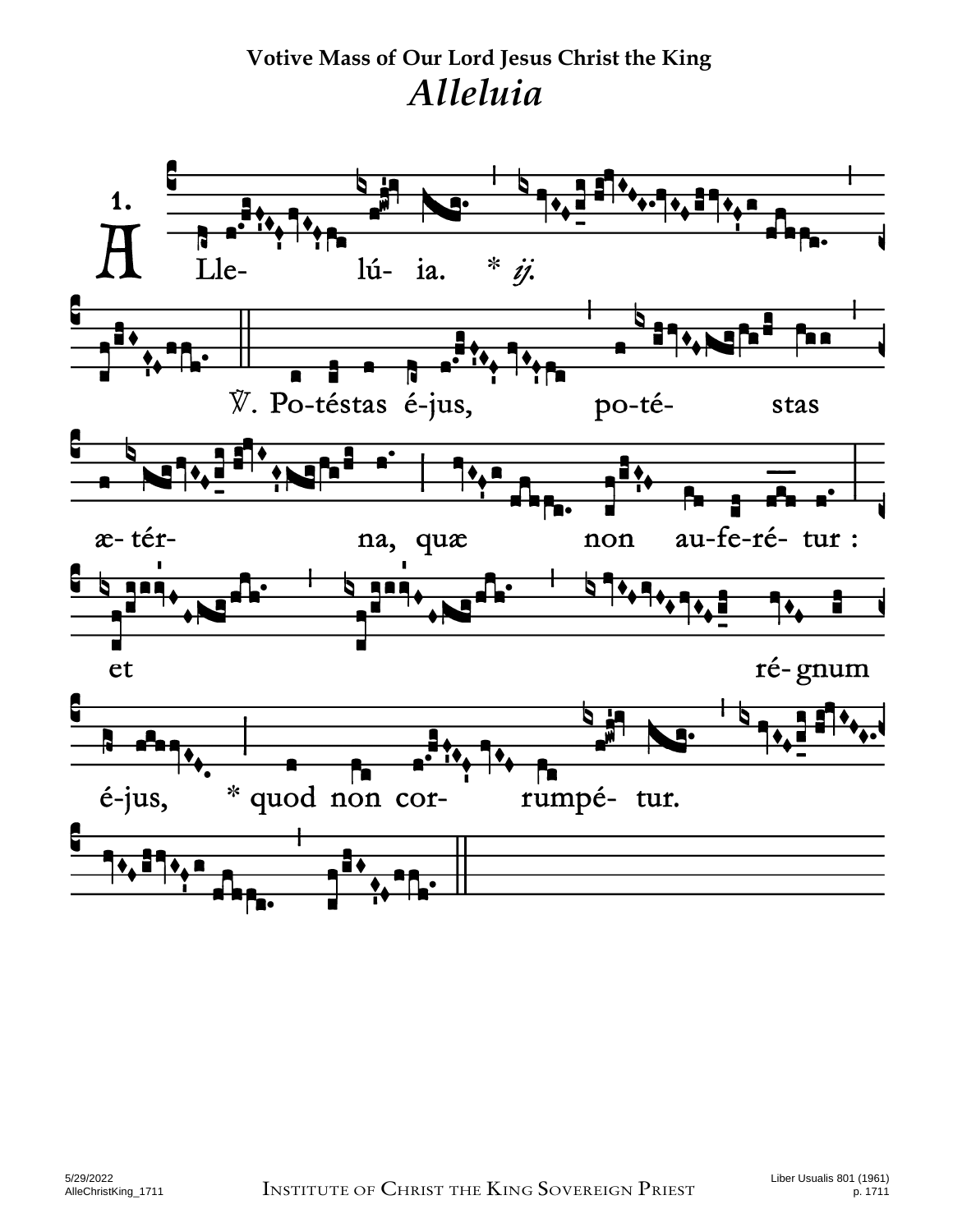**Votive Mass of Our Lord Jesus Christ the King**  *Tract* 

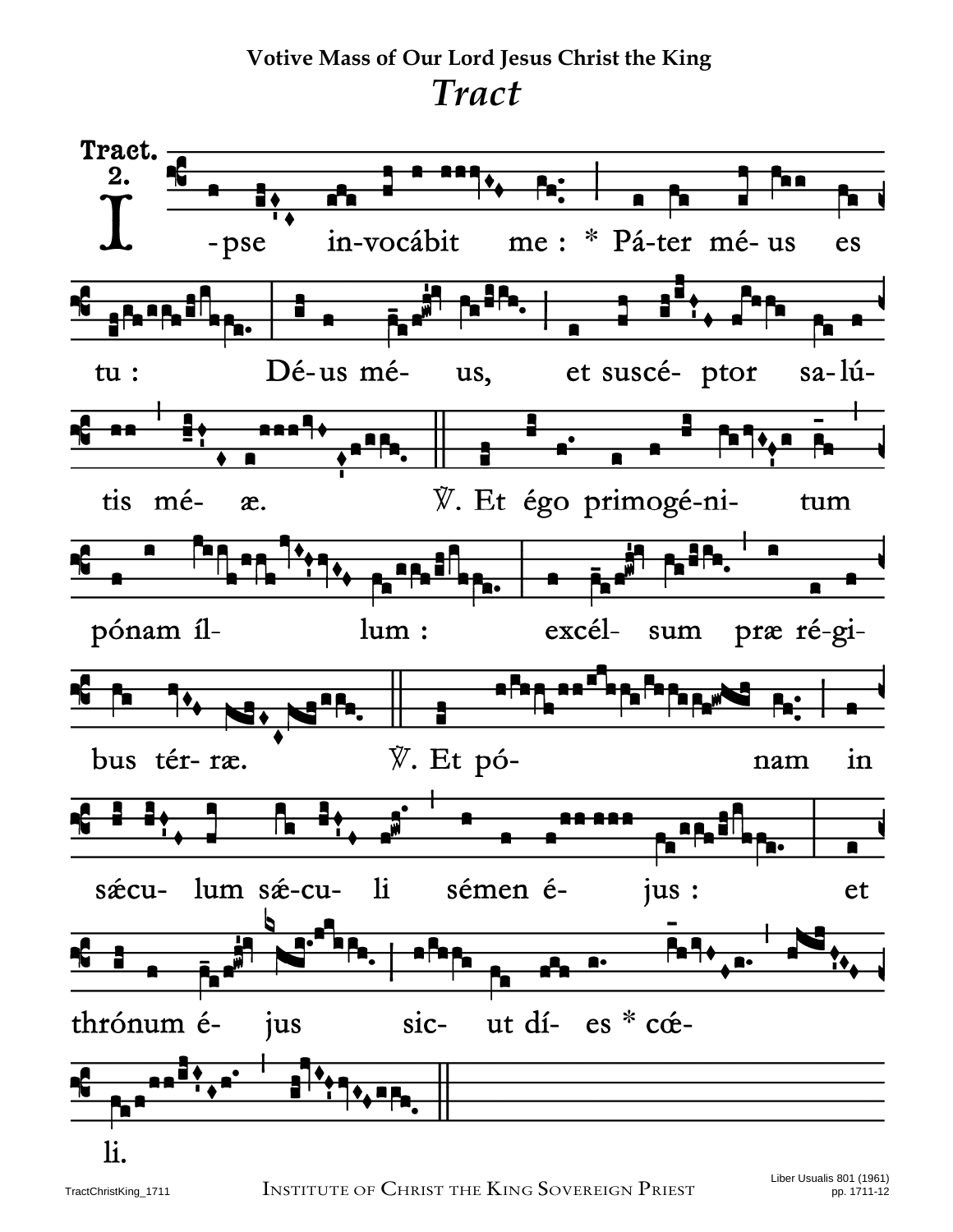**Votive Mass of Our Lord Jesus Christ the King**  *Second Alleluia (In Paschal Time)* $\mathbf 1$ . A R  $\ast$ lú-ia. - le-M I ℣. Háin vestiménbet scrí-ptum : Rex in fémo-re et  $s\acute{u}$ to  $\overline{O}$ gum, et Dórénus \* domi- nán- $\mathbf{t}$ imium. 88 88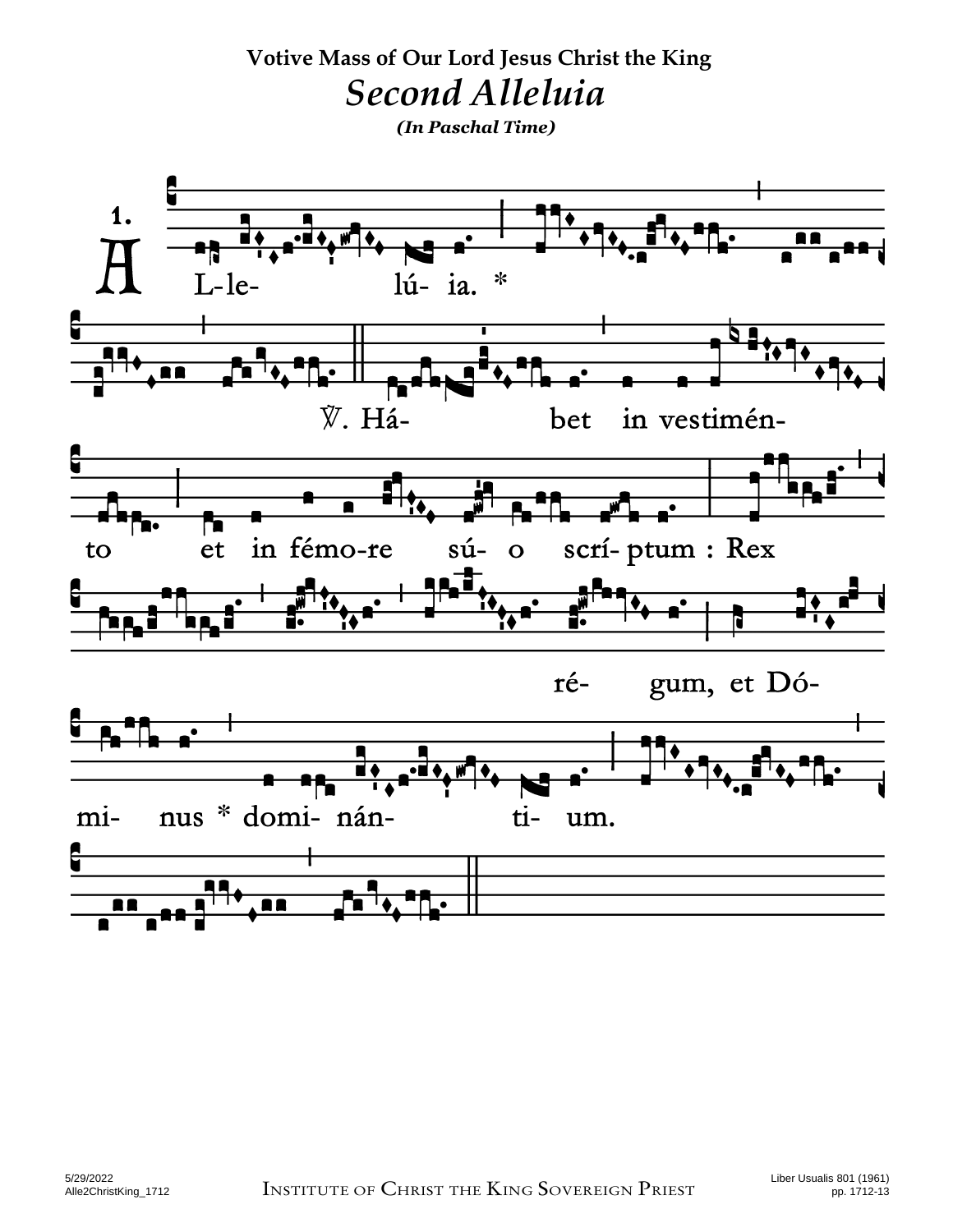**Votive Mass of Our Lord Jesus Christ the King**  *Offertory*